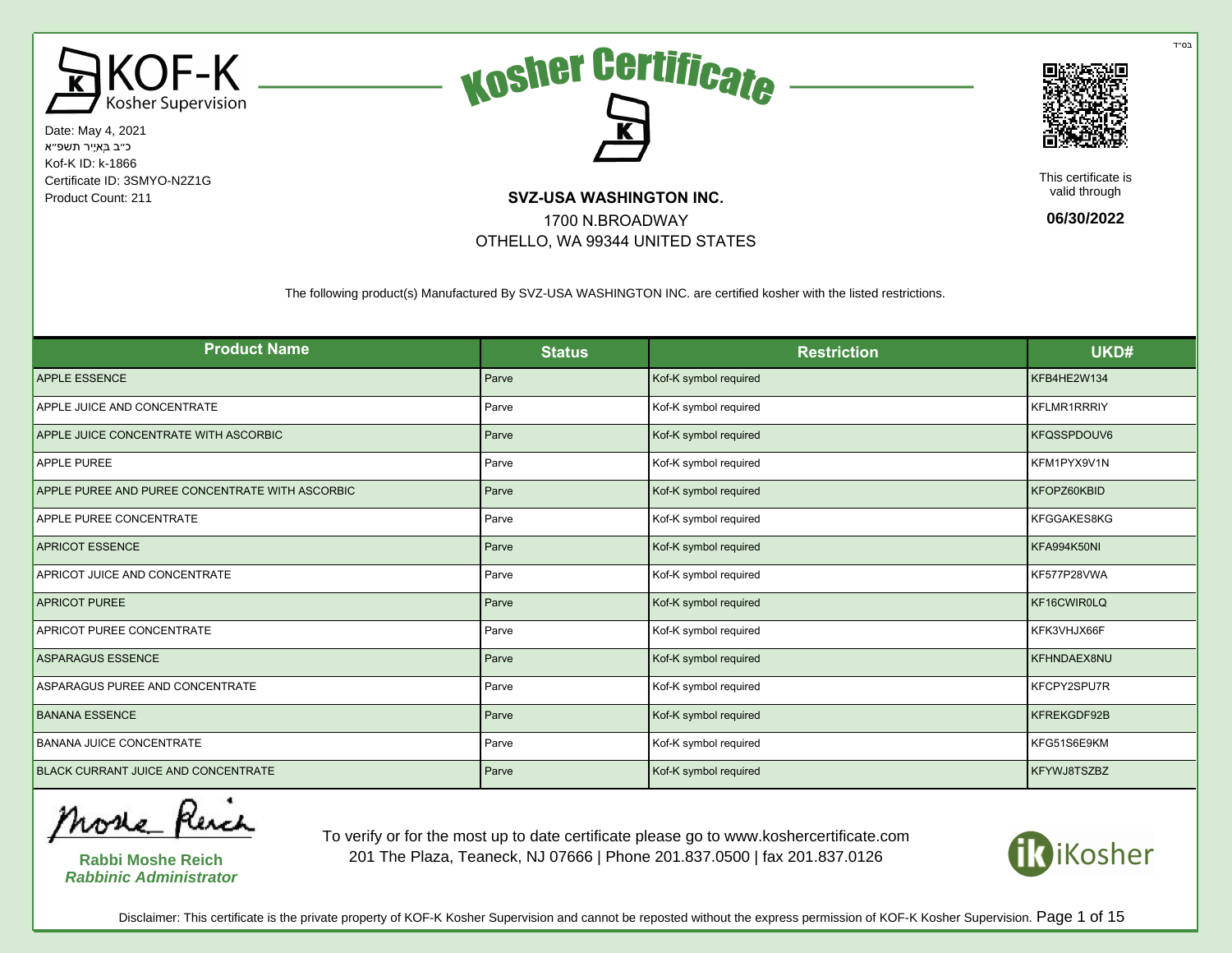





This certificate is valid through

**06/30/2022**

The following product(s) Manufactured By SVZ-USA WASHINGTON INC. are certified kosher with the listed restrictions.

1700 N.BROADWAY OTHELLO, WA 99344 UNITED STATES

| <b>Product Name</b>                     | <b>Status</b> | <b>Restriction</b>    | UKD#        |
|-----------------------------------------|---------------|-----------------------|-------------|
| <b>BLACK CURRANT PUREE</b>              | Parve         | Kof-K symbol required | KFUKV9S6ZXG |
| <b>BLACK RASPBERRY ESSENCE</b>          | Parve         | Kof-K symbol required | KFB6XK1483Y |
| BLACK RASPBERRY JUICE AND CONCENTRATE   | Parve         | Kof-K symbol required | KFBJH38ZF0C |
| <b>BLACK RASPBERRY PUREE</b>            | Parve         | Kof-K symbol required | KF3HQ5RSQVL |
| <b>BLACKBERRY ESSENCE</b>               | Parve         | Kof-K symbol required | KFSNI9S6401 |
| <b>BLACKBERRY JUICE AND CONCENTRATE</b> | Parve         | Kof-K symbol required | KF54W8O3VUE |
| <b>BLACKBERRY PUREE</b>                 | Parve         | Kof-K symbol required | KFDS52E2Y3O |
| <b>BLACKBERRY PUREE CONCENTRATE</b>     | Parve         | Kof-K symbol required | KFMMEJ9PQIC |
| <b>BLUEBERRY ESSENCE</b>                | Parve         | Kof-K symbol required | KFID43U0J3G |
| <b>BLUEBERRY JUICE AND CONCENTRATE</b>  | Parve         | Kof-K symbol required | KF6Q37XOHNO |
| <b>BLUEBERRY POMACE</b>                 | Parve         | Kof-K symbol required | KFE8MWL796A |
| <b>BLUEBERRY PUREE</b>                  | Parve         | Kof-K symbol required | KFR61FI2B5E |
| BLUEBERRY PUREE CONCENTRATE             | Parve         | Kof-K symbol required | KFENRI7H6EP |
| <b>BOYSENBERRY ESSENCE</b>              | Parve         | Kof-K symbol required | KFR0MFHX1EV |
| BOYSENBERRY JUICE AND CONCENTRATE       | Parve         | Kof-K symbol required | KFEN109B7GO |

More Rench

**Rabbi Moshe Reich Rabbinic Administrator**

To verify or for the most up to date certificate please go to www.koshercertificate.com 201 The Plaza, Teaneck, NJ 07666 | Phone 201.837.0500 | fax 201.837.0126



Disclaimer: This certificate is the private property of KOF-K Kosher Supervision and cannot be reposted without the express permission of KOF-K Kosher Supervision. Page 2 of 15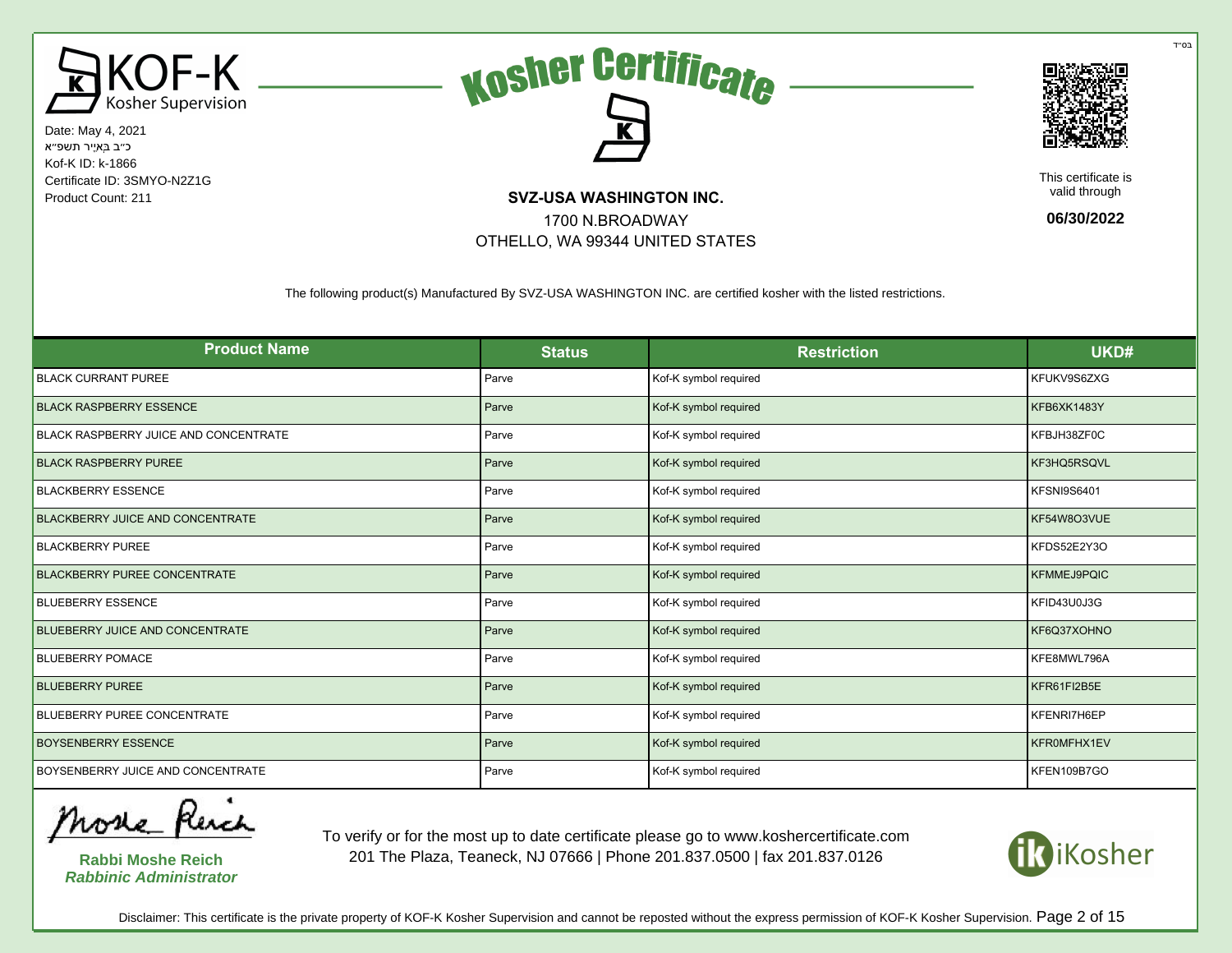





This certificate is valid through

**06/30/2022**

The following product(s) Manufactured By SVZ-USA WASHINGTON INC. are certified kosher with the listed restrictions.

1700 N.BROADWAY OTHELLO, WA 99344 UNITED STATES

| <b>Product Name</b>                  | <b>Status</b> | <b>Restriction</b>    | UKD#               |
|--------------------------------------|---------------|-----------------------|--------------------|
| <b>BOYSENBERRY PUREE</b>             | Parve         | Kof-K symbol required | KF1M6JAVO8B        |
| <b>BROCCOLI PUREE</b>                | Parve         | Kof-K symbol required | KFZ1H1VATMA        |
| <b>BUTTERNUT SQUASH CONCENTRATE</b>  | Parve         | Kof-K symbol required | KFOM2Z6F9IC        |
| <b>BUTTERNUT SQUASH ESSENCE</b>      | Parve         | Kof-K symbol required | KFEITUJWK3Q        |
| <b>BUTTERNUT SQUASH PUREE</b>        | Parve         | Kof-K symbol required | KFJ44B6YNR3        |
| BUTTERNUT SQUASH PUREE CONCENTRATE   | Parve         | Kof-K symbol required | KFMCU8NU8GM        |
| BUTTERNUT SQUASH PUREE WITH LEMON    | Parve         | Kof-K symbol required | KFPGOT5WOOJ        |
| CACTUS PEAR JUICE AND CONCENTRATE    | Parve         | Kof-K symbol required | KFAW63FMWQ5        |
| <b>CACTUS PEAR PUREE</b>             | Parve         | Kof-K symbol required | KFC279OGPW1        |
| <b>CARROT JUICE</b>                  | Parve         | Kof-K symbol required | KFJ4T3ASC6Y        |
| CARROT JUICE CONCENTRATE             | Parve         | Kof-K symbol required | KFLIUY7LU4T        |
| CARROT JUICE CONCENTRATE WITH CITRIC | Parve         | Kof-K symbol required | KFL8QUEPCI5        |
| <b>CARROT PUREE</b>                  | Parve         | Kof-K symbol required | <b>KFQJMOKHQQI</b> |
| CARROT PUREE CONCENTRATE             | Parve         | Kof-K symbol required | KFDKROBO3LR        |
| <b>CARROT PUREE WITH ASCORBIC</b>    | Parve         | Kof-K symbol required | KF1TGF6AOMM        |

More Rench

**Rabbi Moshe Reich Rabbinic Administrator**

To verify or for the most up to date certificate please go to www.koshercertificate.com 201 The Plaza, Teaneck, NJ 07666 | Phone 201.837.0500 | fax 201.837.0126



Disclaimer: This certificate is the private property of KOF-K Kosher Supervision and cannot be reposted without the express permission of KOF-K Kosher Supervision. Page 3 of 15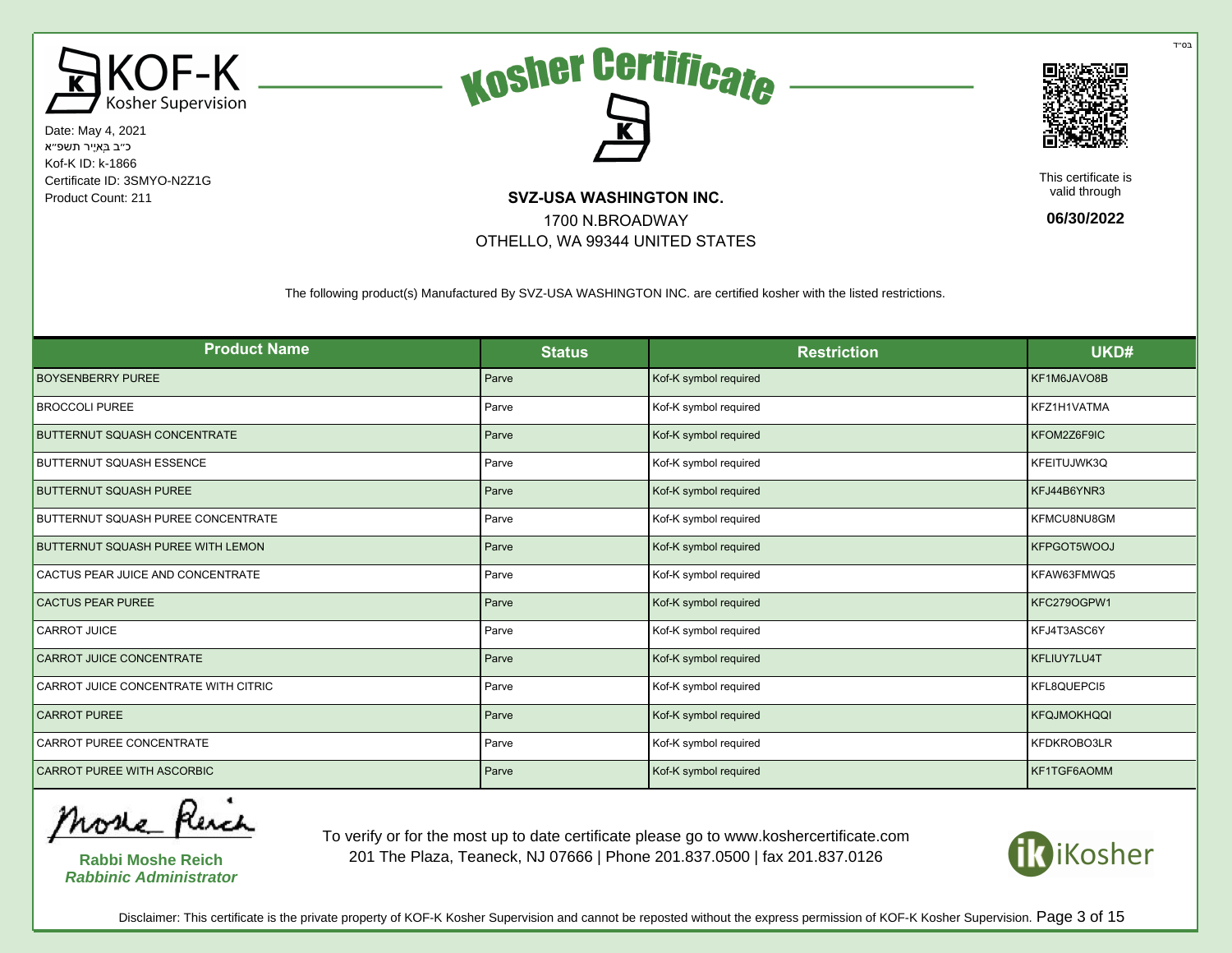





This certificate is valid through

**06/30/2022**

The following product(s) Manufactured By SVZ-USA WASHINGTON INC. are certified kosher with the listed restrictions.

1700 N.BROADWAY OTHELLO, WA 99344 UNITED STATES

| <b>Product Name</b>                    | <b>Status</b> | <b>Restriction</b>    | UKD#               |
|----------------------------------------|---------------|-----------------------|--------------------|
| CARROT PUREE WITH LEMON                | Parve         | Kof-K symbol required | KFC3YEJG5LN        |
| <b>CHERRY-SOUR ESSENCE</b>             | Parve         | Kof-K symbol required | KFAOS5XR7QP        |
| CHERRY-SOUR JUICE AND CONCENTRATE      | Parve         | Kof-K symbol required | KFUB2IQ5NUW        |
| <b>CHERRY-SOUR PUREE</b>               | Parve         | Kof-K symbol required | KF6VU0GKL97        |
| CHERRY-SWEET ESSENCE                   | Parve         | Kof-K symbol required | KFM2KMC6XKP        |
| CHERRY-SWEET JUICE AND CONCENTRATE     | Parve         | Kof-K symbol required | KFJW9Z93TNZ        |
| <b>CHERRY-SWEET PUREE</b>              | Parve         | Kof-K symbol required | KFMIXYEIKM4        |
| <b>CHICKPEA PUREE</b>                  | Parve         | Kof-K symbol required | KFH59AS7PB4        |
| CHICKPEA PUREE WITH LEMON              | Parve         | Kof-K symbol required | KFK7OGHJSC0        |
| <b>CORN PUREE</b>                      | Parve         | Kof-K symbol required | KF2T522X99Y        |
| <b>CRANBERRY ESSENCE</b>               | Parve         | Kof-K symbol required | KFUD7XH961J        |
| <b>CRANBERRY JUICE AND CONCENTRATE</b> | Parve         | Kof-K symbol required | KFC3ERV4H9O        |
| CRANBERRY JUICE NFC CLOUDY, ASEPTIC    | Parve         | Kof-K symbol required | KFBD47Q6N31        |
| <b>CRANBERRY PUREE</b>                 | Parve         | Kof-K symbol required | <b>KFISTXAIOIZ</b> |
| <b>CUCUMBER JUICE CONCENTRATE</b>      | Parve         | Kof-K symbol required | KFCWRXKBHQ1        |

More Rench

**Rabbi Moshe Reich Rabbinic Administrator**

To verify or for the most up to date certificate please go to www.koshercertificate.com 201 The Plaza, Teaneck, NJ 07666 | Phone 201.837.0500 | fax 201.837.0126



Disclaimer: This certificate is the private property of KOF-K Kosher Supervision and cannot be reposted without the express permission of KOF-K Kosher Supervision. Page 4 of 15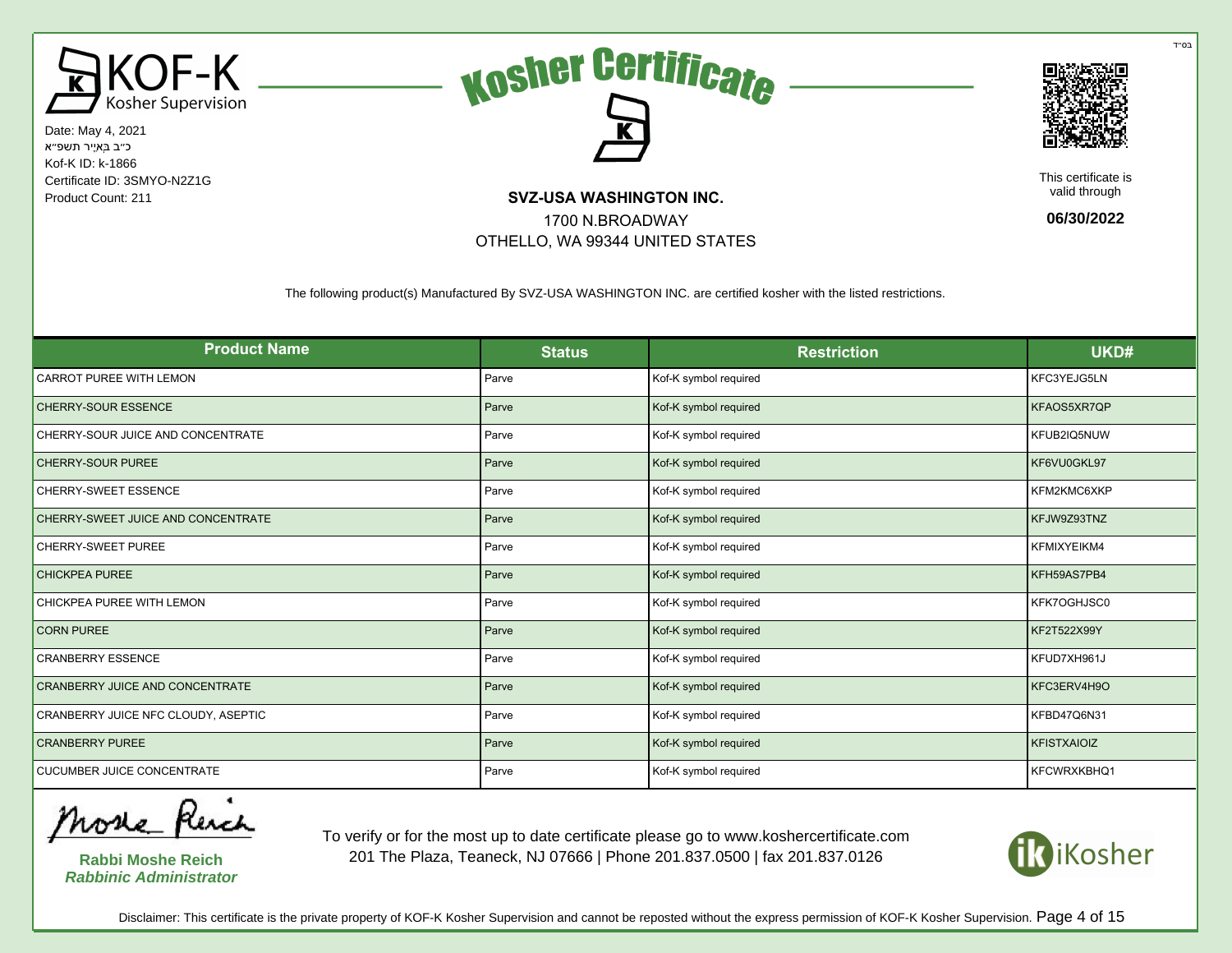





This certificate is valid through

**06/30/2022**

The following product(s) Manufactured By SVZ-USA WASHINGTON INC. are certified kosher with the listed restrictions.

1700 N.BROADWAY OTHELLO, WA 99344 UNITED STATES

| <b>Product Name</b>                              | <b>Status</b> | <b>Restriction</b>    | UKD#               |
|--------------------------------------------------|---------------|-----------------------|--------------------|
| <b>CUCUMBER PUREE</b>                            | Parve         | Kof-K symbol required | KF0H6HYHET5        |
| CUCUMBER PUREE SINGLE STRENGTH ACIDIFIED, FROZEN | Parve         | Kof-K symbol required | KF00NKLXQ31        |
| ELDERBERRY JUICE CONCENTRATE WITH CITRIC         | Parve         | Kof-K symbol required | KFL5WZ5HOQ9        |
| ELDERBERRY JUICE CONCENTRATE-PURPLE              | Parve         | Kof-K symbol required | KFK2WB3GDSH        |
| ELDERBERRY JUICE CONCENTRATE-RED                 | Parve         | Kof-K symbol required | KF57MT0RP1S        |
| <b>GREEN BEANS PUREE</b>                         | Parve         | Kof-K symbol required | KFURZGH71IW        |
| <b>GUAVA ESSENCE</b>                             | Parve         | Kof-K symbol required | KFDDX55SXTC        |
| <b>GUAVA JUICE CONCENTRATE</b>                   | Parve         | Kof-K symbol required | KFBACRF40GD        |
| KALE JUICE                                       | Parve         | Kof-K symbol required | KF12K24V3E7        |
| KALE JUICE CONCENTRATE                           | Parve         | Kof-K symbol required | KFMRID4ZDUY        |
| <b>KALE PUREE</b>                                | Parve         | Kof-K symbol required | KFO1EIOOQCY        |
| <b>KIWI ESSENCE</b>                              | Parve         | Kof-K symbol required | KFRTTXSED23        |
| KIWI JUICE AND CONCENTRATE                       | Parve         | Kof-K symbol required | KFZZQ2CKGB8        |
| <b>KIWI PUREE</b>                                | Parve         | Kof-K symbol required | <b>KFPZQDLXKGR</b> |
| <b>LYCHEE ESSENCE</b>                            | Parve         | Kof-K symbol required | KFYX4ZV7JOI        |

More Revel

**Rabbi Moshe Reich Rabbinic Administrator**

To verify or for the most up to date certificate please go to www.koshercertificate.com 201 The Plaza, Teaneck, NJ 07666 | Phone 201.837.0500 | fax 201.837.0126



Disclaimer: This certificate is the private property of KOF-K Kosher Supervision and cannot be reposted without the express permission of KOF-K Kosher Supervision. Page 5 of 15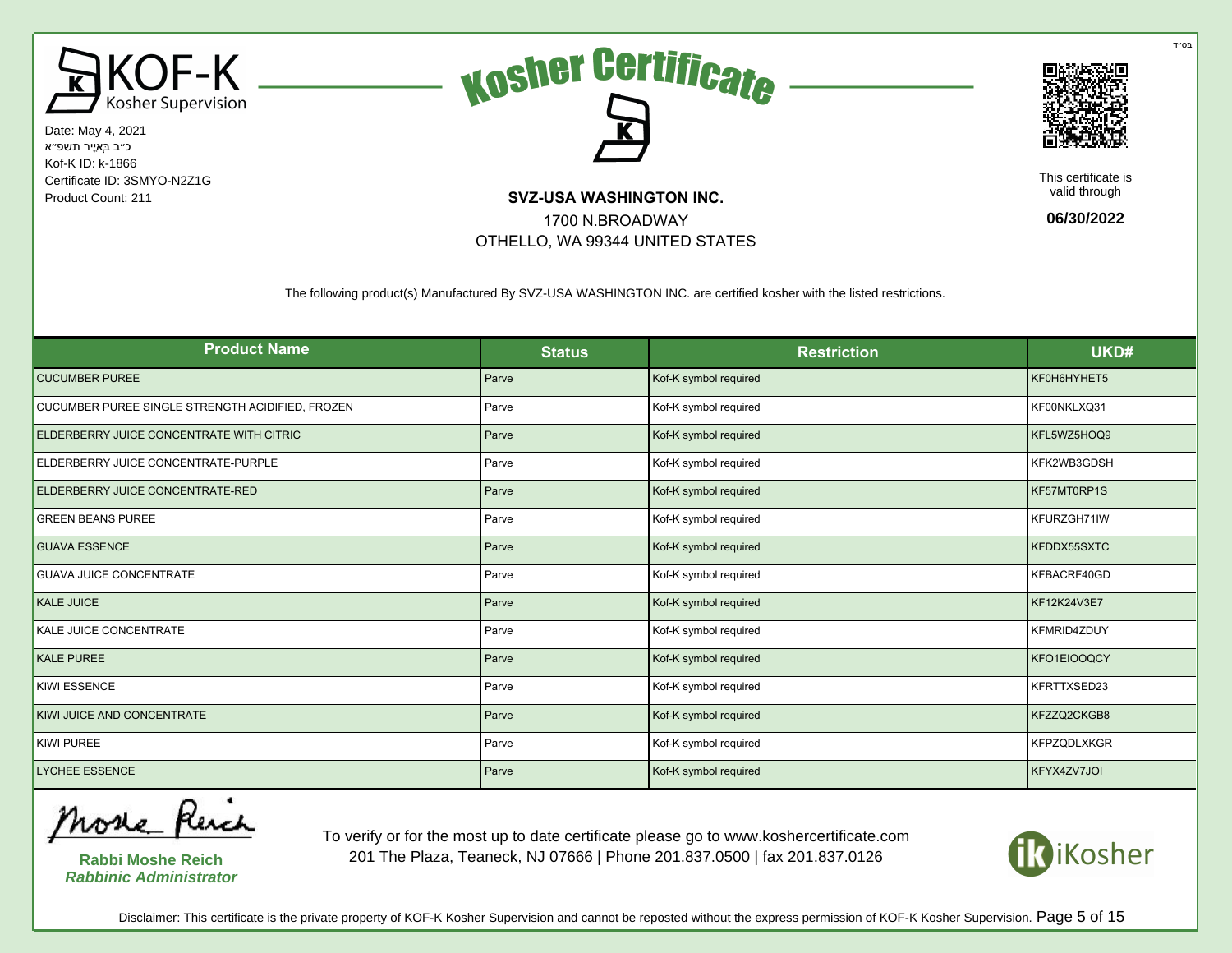





This certificate is valid through

**06/30/2022**

The following product(s) Manufactured By SVZ-USA WASHINGTON INC. are certified kosher with the listed restrictions.

1700 N.BROADWAY OTHELLO, WA 99344 UNITED STATES

| <b>Product Name</b>                     | <b>Status</b> | <b>Restriction</b>    | UKD#               |
|-----------------------------------------|---------------|-----------------------|--------------------|
| LYCHEE JUICE AND CONCENTRATE            | Parve         | Kof-K symbol required | KF3NOUDHH1G        |
| <b>LYCHEE PUREE</b>                     | Parve         | Kof-K symbol required | KF5L1658FJF        |
| <b>MANGO ESSENCE</b>                    | Parve         | Kof-K symbol required | KFFMYKBOER5        |
| MANGO JUICE CONCENTRATE                 | Parve         | Kof-K symbol required | KFNQ46I2GUG        |
| MANGO PUREE WITH PIECES                 | Parve         | Kof-K symbol required | KFL9WNR2QHM        |
| <b>MARIONBERRY ESSENCE</b>              | Parve         | Kof-K symbol required | KFVF4YG4S9O        |
| MARIONBERRY JUICE CONCENTRATE           | Parve         | Kof-K symbol required | KFHPYJKW1V3        |
| <b>MARIONBERRY PUREE</b>                | Parve         | Kof-K symbol required | KFABQXOPDI2        |
| <b>MELON CONCENTRATE</b>                | Parve         | Kof-K symbol required | KF0Q4L905HT        |
| <b>MELON ESSENCE</b>                    | Parve         | Kof-K symbol required | KF47V1R9ZNB        |
| MIXED FRUIT JUICE CONCENTRATE           | Parve         | Kof-K symbol required | KFWT0PDSXP6        |
| MIXED VEGETABLE BLEND JUICE CONCENTRATE | Parve         | Kof-K symbol required | <b>KFUHMBC0AUP</b> |
| MULBERRY CONCENTRATE                    | Parve         | Kof-K symbol required | KFP8ZNXP645        |
| <b>MULBERRY ESSENCE</b>                 | Parve         | Kof-K symbol required | KFSXJ2BWUDF        |
| NAVY BEAN PUREE SINGLE STRENGTH         | Parve         | Kof-K symbol required | <b>KFQI0H324K8</b> |

More Rench

**Rabbi Moshe Reich Rabbinic Administrator**

To verify or for the most up to date certificate please go to www.koshercertificate.com 201 The Plaza, Teaneck, NJ 07666 | Phone 201.837.0500 | fax 201.837.0126



Disclaimer: This certificate is the private property of KOF-K Kosher Supervision and cannot be reposted without the express permission of KOF-K Kosher Supervision. Page 6 of 15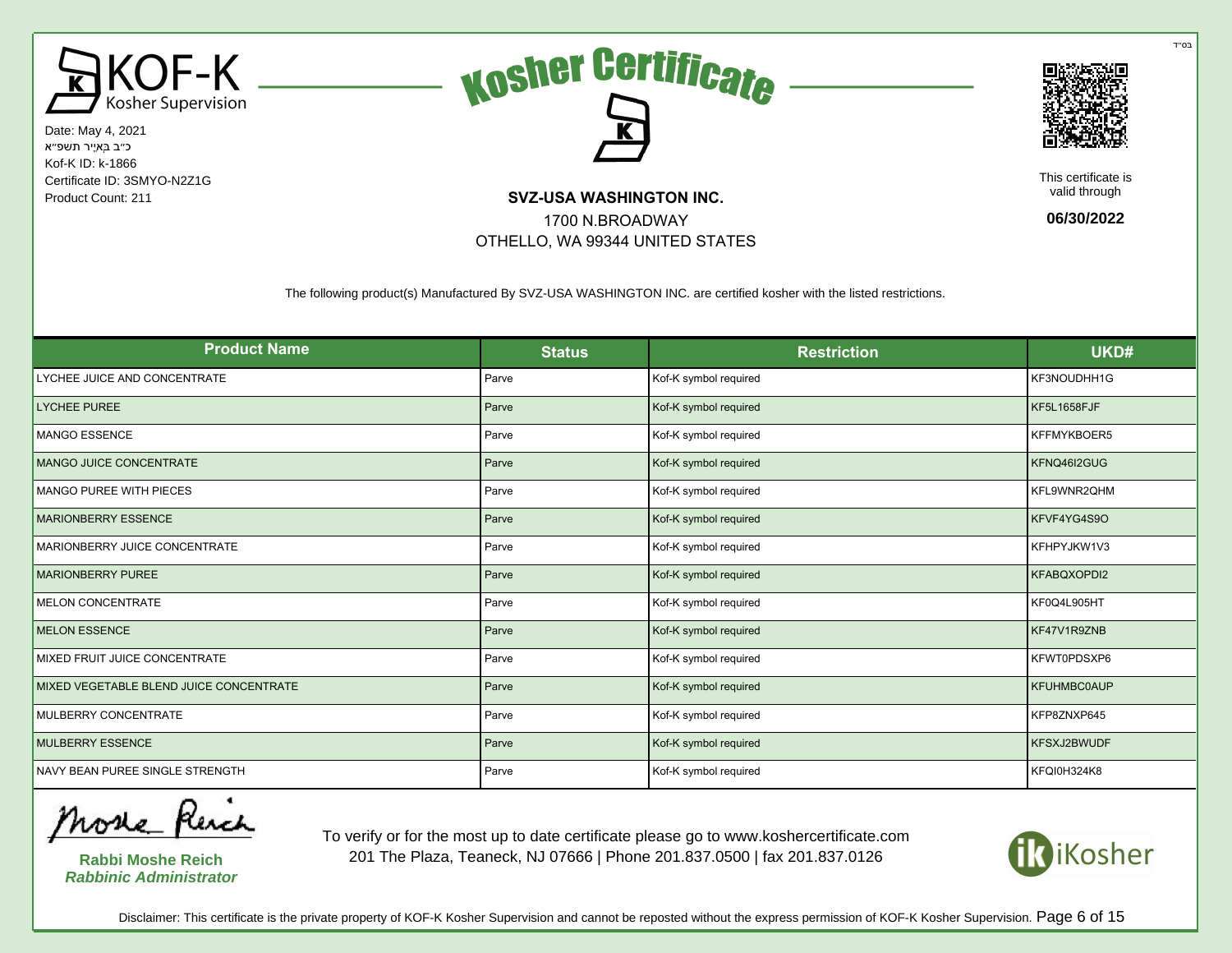





This certificate is valid through

**06/30/2022**

The following product(s) Manufactured By SVZ-USA WASHINGTON INC. are certified kosher with the listed restrictions.

1700 N.BROADWAY OTHELLO, WA 99344 UNITED STATES

| <b>Product Name</b>                  | <b>Status</b> | <b>Restriction</b>    | UKD#               |
|--------------------------------------|---------------|-----------------------|--------------------|
| <b>NECTARINE ESSENCE</b>             | Parve         | Kof-K symbol required | KF7WWTS2PRH        |
| NECTARINE JUICE AND CONCENTRATE      | Parve         | Kof-K symbol required | KFU1LB34VX4        |
| <b>NECTARINE PUREE</b>               | Parve         | Kof-K symbol required | KF235CGCQKX        |
| NECTARINE PUREE WITH ASCORBIC        | Parve         | Kof-K symbol required | KFSI0AP5GC0        |
| ORG RED BEET JUICE LEMON             | Parve         | Kof-K symbol required | KF3HV9TQHT1        |
| ORGANIC APPLE JUICE                  | Parve         | Kof-K symbol required | KFR5PJ0KALS        |
| ORGANIC APPLE JUICE CONCENTRATE      | Parve         | Kof-K symbol required | KFCXR87OMDA        |
| ORGANIC APPLE PUREE                  | Parve         | Kof-K symbol required | KFUYA6ERYLW        |
| ORGANIC APPLE PUREE CONCENTRATE      | Parve         | Kof-K symbol required | <b>KFGSZIVUJ6L</b> |
| ORGANIC APRICOT JUICE CONCENTRATE    | Parve         | Kof-K symbol required | KF16315882M        |
| ORGANIC APRICOT PUREE                | Parve         | Kof-K symbol required | KFAA1HB4OTS        |
| ORGANIC BLACK BEAN PUREE             | Parve         | Kof-K symbol required | <b>KFCVDUYHG4R</b> |
| ORGANIC BLACKBERRY JUICE CONCENTRATE | Parve         | Kof-K symbol required | KFDN15DZDAH        |
| ORGANIC BLACKBERRY PUREE             | Parve         | Kof-K symbol required | KFYWUKB9XE9        |
| ORGANIC BLUEBERRY JUICE CONCENTRATE  | Parve         | Kof-K symbol required | KFU7RRI67FW        |

More Rench

**Rabbi Moshe Reich Rabbinic Administrator**

To verify or for the most up to date certificate please go to www.koshercertificate.com 201 The Plaza, Teaneck, NJ 07666 | Phone 201.837.0500 | fax 201.837.0126



בּס״ד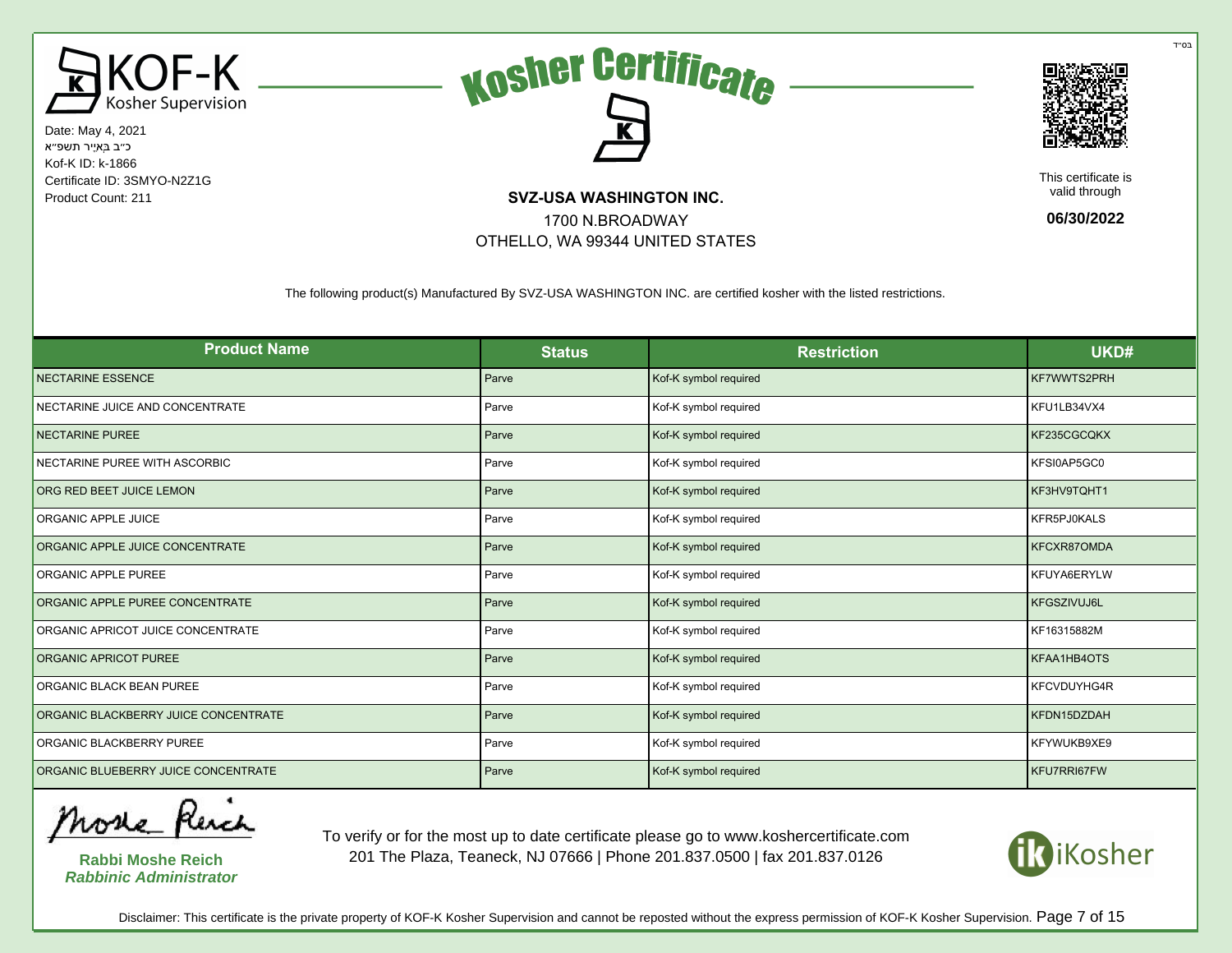





This certificate is valid through

**06/30/2022**

The following product(s) Manufactured By SVZ-USA WASHINGTON INC. are certified kosher with the listed restrictions.

1700 N.BROADWAY OTHELLO, WA 99344 UNITED STATES

| <b>Product Name</b>                 | <b>Status</b> | <b>Restriction</b>    | UKD#               |
|-------------------------------------|---------------|-----------------------|--------------------|
| ORGANIC BLUEBERRY PUREE             | Parve         | Kof-K symbol required | KFEFG3DAOX8        |
| ORGANIC BLUEBERRY PUREE             | Parve         | Kof-K symbol required | <b>KFITN2QPVMI</b> |
| ORGANIC BLUEBERRY PUREE CONCENTRATE | Parve         | Kof-K symbol required | KFQ7605X9Z4        |
| ORGANIC BROCCOLI PUREE              | Parve         | Kof-K symbol required | KFN9FGH9WX4        |
| ORGANIC BUTTERNUT SQUASH PUREE      | Parve         | Kof-K symbol required | KFLS5V1C3I3        |
| ORGANIC CARROT JUICE CONCENTRATE    | Parve         | Kof-K symbol required | KF5DXCW8NIT        |
| ORGANIC CARROT PUREE                | Parve         | Kof-K symbol required | KFXUWP8TBWD        |
| ORGANIC CARROT PUREE WITH LEMON     | Parve         | Kof-K symbol required | KFK9886RFA4        |
| ORGANIC CHICKPEA PUREE              | Parve         | Kof-K symbol required | KFXP9ZZBUWB        |
| ORGANIC CORN PUREE                  | Parve         | Kof-K symbol required | <b>KFRUYVTXDS7</b> |
| ORGANIC CRANBERRY JUICE             | Parve         | Kof-K symbol required | KFPA77DW4K1        |
| ORGANIC GREEN BEAN PUREE            | Parve         | Kof-K symbol required | KFGM298WSRE        |
| ORGANIC KALE PUREE                  | Parve         | Kof-K symbol required | KF6AU828BA1        |
| <b>ORGANIC PEA PUREE</b>            | Parve         | Kof-K symbol required | KFG888MHLV5        |
| ORGANIC PEACH JUICE                 | Parve         | Kof-K symbol required | KFV98TALUS8        |

More Rench

**Rabbi Moshe Reich Rabbinic Administrator**

To verify or for the most up to date certificate please go to www.koshercertificate.com 201 The Plaza, Teaneck, NJ 07666 | Phone 201.837.0500 | fax 201.837.0126



Disclaimer: This certificate is the private property of KOF-K Kosher Supervision and cannot be reposted without the express permission of KOF-K Kosher Supervision. Page 8 of 15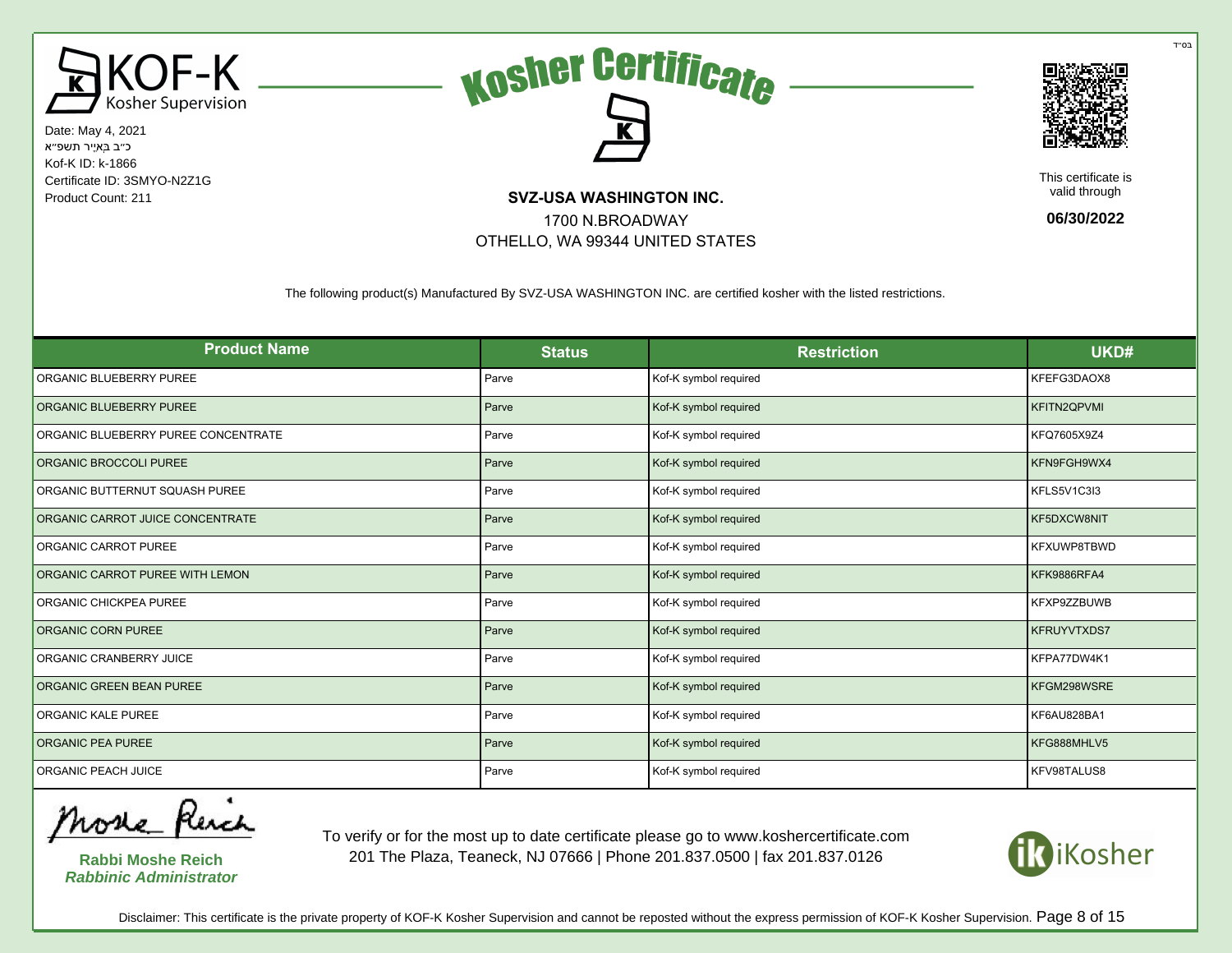





This certificate is valid through

**06/30/2022**

The following product(s) Manufactured By SVZ-USA WASHINGTON INC. are certified kosher with the listed restrictions.

1700 N.BROADWAY OTHELLO, WA 99344 UNITED STATES

| <b>Product Name</b>                 | <b>Status</b> | <b>Restriction</b>    | UKD#               |
|-------------------------------------|---------------|-----------------------|--------------------|
| ORGANIC PEACH JUICE CONCENTRATE     | Parve         | Kof-K symbol required | KF56Y7MQRBK        |
| <b>ORGANIC PEACH PUREE</b>          | Parve         | Kof-K symbol required | KFQNGQ1RE9E        |
| ORGANIC PEAR JUICE CONCENTRATE      | Parve         | Kof-K symbol required | KFO382PUXME        |
| ORGANIC PEAR PUREE                  | Parve         | Kof-K symbol required | KFJ9QPVN099        |
| ORGANIC PEAR PUREE CONCENTRATE      | Parve         | Kof-K symbol required | KF1Q8BVYF2S        |
| ORGANIC PLUM PUREE                  | Parve         | Kof-K symbol required | KF86222HBEJ        |
| <b>ORGANIC PUMPKIN PUREE</b>        | Parve         | Kof-K symbol required | KFNLS3R5AB0        |
| ORGANIC RASPBERRY JUICE CONCENTRATE | Parve         | Kof-K symbol required | KFC8ZQOXKY3        |
| ORGANIC RASPBERRY POMACE            | Parve         | Kof-K symbol required | <b>KFZBGVLYUJZ</b> |
| ORGANIC RASPBERRY PUREE             | Parve         | Kof-K symbol required | KF0XY1379PJ        |
| ORGANIC RASPBERRY PUREE CONCENTRATE | Parve         | Kof-K symbol required | KFZAHPHTQ0U        |
| ORGANIC RED BEET JUICE CONCENTRATE  | Parve         | Kof-K symbol required | KF572185LJB        |
| ORGANIC RED BEET JUICE              | Parve         | Kof-K symbol required | KFRHRFLQ3HG        |
| ORGANIC RED BEET PUREE              | Parve         | Kof-K symbol required | KF4E6VEYEOD        |
| <b>ORGANIC RHUBARB PUREE</b>        | Parve         | Kof-K symbol required | KFRS6IB2QJS        |

More Revel

**Rabbi Moshe Reich Rabbinic Administrator**

To verify or for the most up to date certificate please go to www.koshercertificate.com 201 The Plaza, Teaneck, NJ 07666 | Phone 201.837.0500 | fax 201.837.0126



Disclaimer: This certificate is the private property of KOF-K Kosher Supervision and cannot be reposted without the express permission of KOF-K Kosher Supervision. Page 9 of 15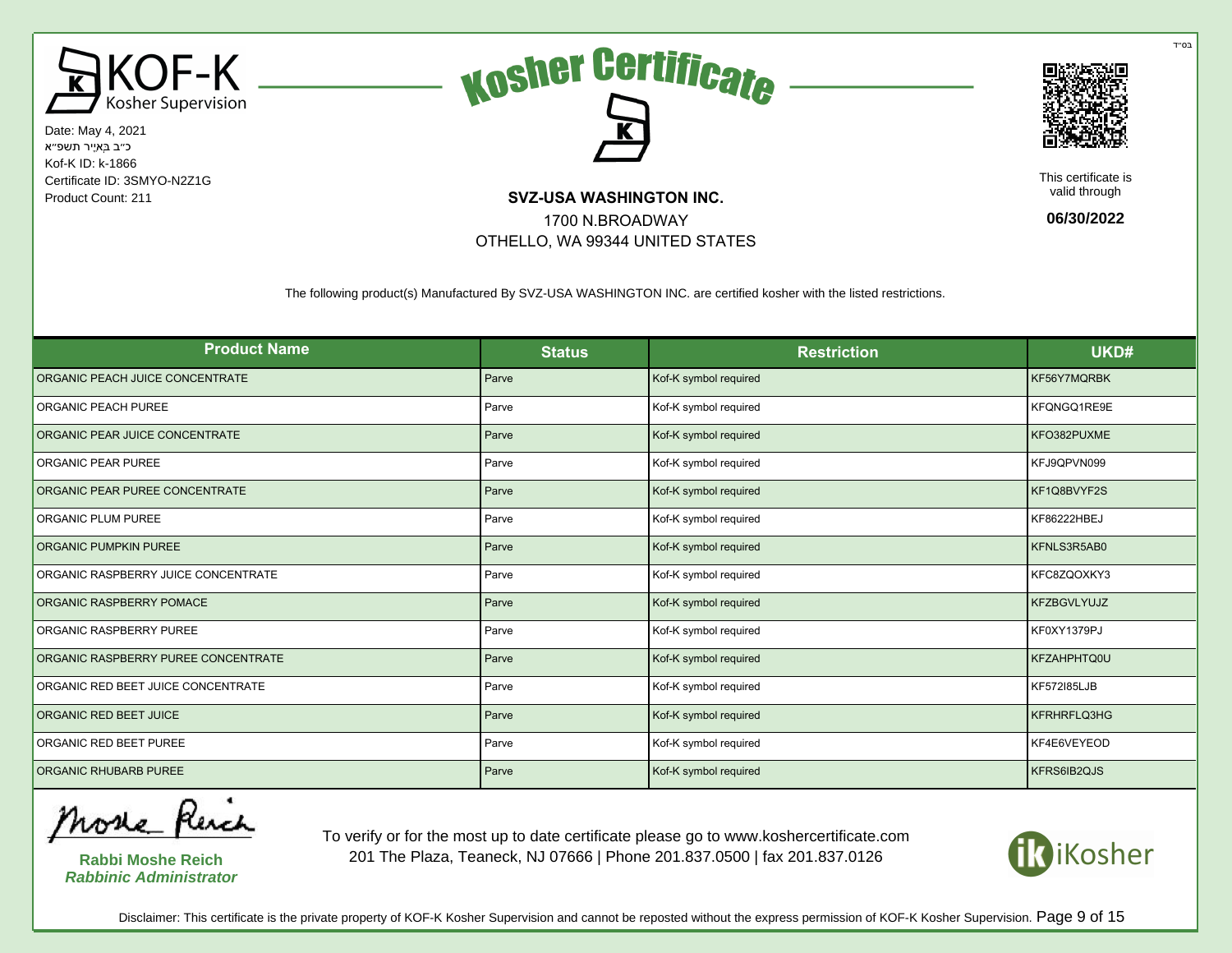





This certificate is valid through

**06/30/2022**

The following product(s) Manufactured By SVZ-USA WASHINGTON INC. are certified kosher with the listed restrictions.

1700 N.BROADWAY OTHELLO, WA 99344 UNITED STATES

| <b>Product Name</b>                    | <b>Status</b> | <b>Restriction</b>    | UKD#               |
|----------------------------------------|---------------|-----------------------|--------------------|
| ORGANIC SPINACH PUREE                  | Parve         | Kof-K symbol required | KFZN7M8Y4BF        |
| ORGANIC SPINACH PUREE WITH LEMON       | Parve         | Kof-K symbol required | KF548IWZFML        |
| ORGANIC SQUASH PUREE                   | Parve         | Kof-K symbol required | KF6EBGI9SHE        |
| ORGANIC STRAWBERRY JUICE               | Parve         | Kof-K symbol required | KFM03H95DKA        |
| ORGANIC STRAWBERRY JUICE CONCENTRATE   | Parve         | Kof-K symbol required | KFQ33IEHR52        |
| ORGANIC STRAWBERRY PUREE               | Parve         | Kof-K symbol required | <b>KFLXSNDZZWR</b> |
| ORGANIC STRAWBERRY PUREE CONCENTRATE   | Parve         | Kof-K symbol required | KFOI206VYX3        |
| ORGANIC SWEET CHERRY JUICE             | Parve         | Kof-K symbol required | KF9OL0MW9QL        |
| ORGANIC SWEET CHERRY JUICE CONCENTRATE | Parve         | Kof-K symbol required | <b>KFWUCIFZDMO</b> |
| ORGANIC SWEET CHERRY PUREE             | Parve         | Kof-K symbol required | KF0L722HYT0        |
| ORGANIC SWEET CHERRY PUREE CONCENTRATE | Parve         | Kof-K symbol required | KF7T94A45JY        |
| ORGANIC SWEET POTATO JUICE CONCENTRATE | Parve         | Kof-K symbol required | KFC8GN3XGRA        |
| ORGANIC SWEET POTATO PUREE             | Parve         | Kof-K symbol required | KFDYDI2XLD2        |
| ORGANIC SWEET POTATO PUREE WITH LEMON  | Parve         | Kof-K symbol required | KF5Q04IK6B6        |
| ORGANIC ZUCCHINI PUREE CONCENTRATE     | Parve         | Kof-K symbol required | KFB065BXAHZ        |

More Rench

**Rabbi Moshe Reich Rabbinic Administrator**

To verify or for the most up to date certificate please go to www.koshercertificate.com 201 The Plaza, Teaneck, NJ 07666 | Phone 201.837.0500 | fax 201.837.0126



בּס״ד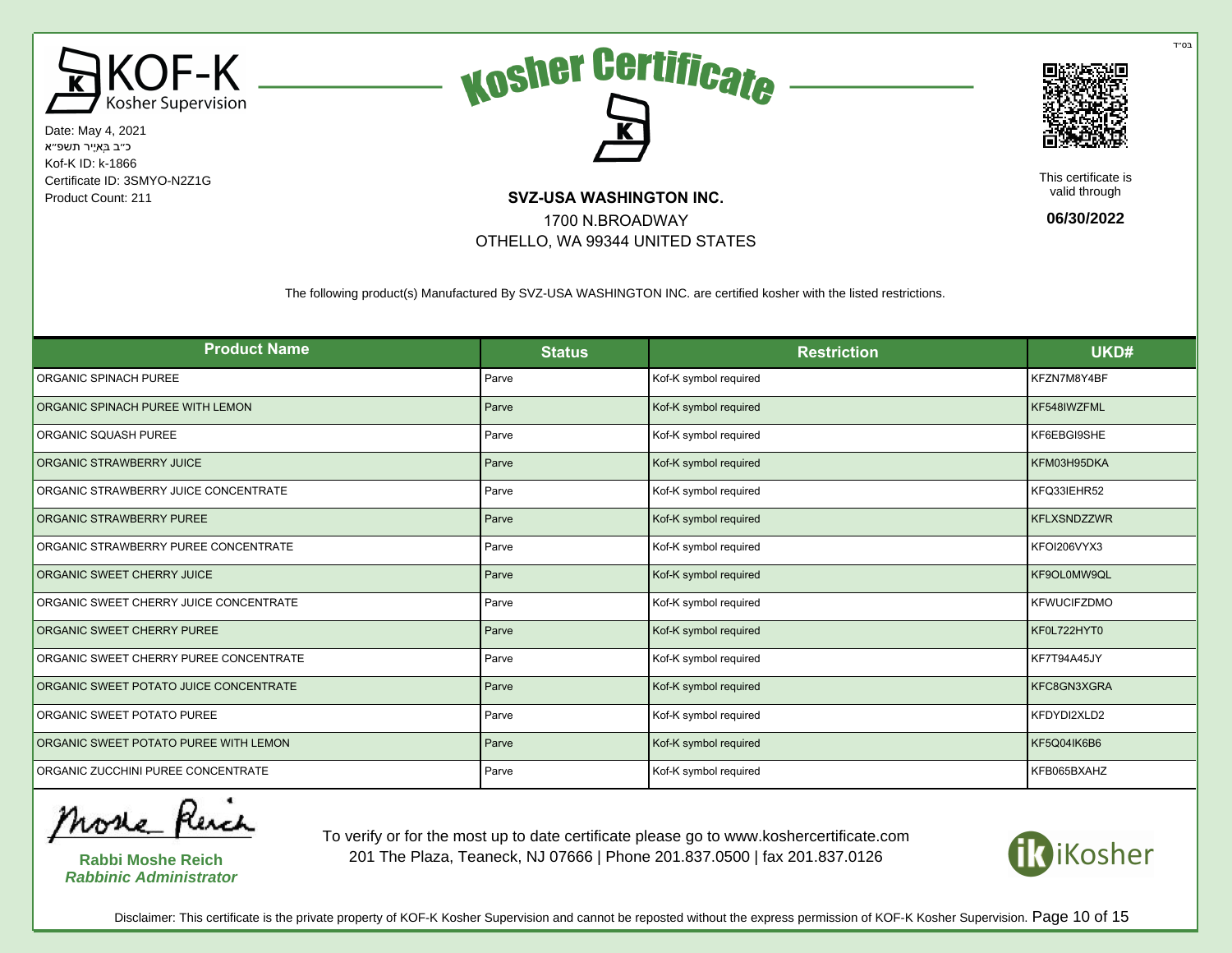





This certificate is valid through

**06/30/2022**

The following product(s) Manufactured By SVZ-USA WASHINGTON INC. are certified kosher with the listed restrictions.

1700 N.BROADWAY OTHELLO, WA 99344 UNITED STATES

| <b>Product Name</b>                                 | <b>Status</b> | <b>Restriction</b>    | UKD#        |
|-----------------------------------------------------|---------------|-----------------------|-------------|
| ORGANIC ZUCCHINI PUREE WITH LEMON                   | Parve         | Kof-K symbol required | KFVNQ0FE30S |
| ORGANICE BLUEBERRY POMACE                           | Parve         | Kof-K symbol required | KFQRODKV7WV |
| PAPAYA JUICE CONCENTRATE                            | Parve         | Kof-K symbol required | KFMUE5EKI4A |
| PEA PUREE                                           | Parve         | Kof-K symbol required | KFY36M0195L |
| <b>PEACH ESSENCE</b>                                | Parve         | Kof-K symbol required | KFT48OUF2T2 |
| PEACH JUICE AND CONCENTRATE                         | Parve         | Kof-K symbol required | KF3P7W0NXRL |
| PEACH PUREE                                         | Parve         | Kof-K symbol required | KFFXFH67TT4 |
| PEACH PUREE CONCENTRATE                             | Parve         | Kof-K symbol required | KFQCR6QDWMF |
| PEACH PUREE WITH ASCORBIC                           | Parve         | Kof-K symbol required | KF2TCONQ8XP |
| <b>PEAR ESSENCE</b>                                 | Parve         | Kof-K symbol required | KF859KS1C0V |
| PEAR JUICE AND CONCENTRATE                          | Parve         | Kof-K symbol required | KFTY8AR1G9T |
| PEAR PUREE                                          | Parve         | Kof-K symbol required | KFGN26ZPG4P |
| PEAR PUREE AND PEAR PUREE CONCENTRATE WITH ASCORBIC | Parve         | Kof-K symbol required | KFI7UE9DXHQ |
| PEAR PUREE CONCENTRATE                              | Parve         | Kof-K symbol required | KFD88B76GFF |
| PINEAPPLE CONCENTRATE                               | Parve         | Kof-K symbol required | KFHGAG68JRP |

More Rench

**Rabbi Moshe Reich Rabbinic Administrator**

To verify or for the most up to date certificate please go to www.koshercertificate.com 201 The Plaza, Teaneck, NJ 07666 | Phone 201.837.0500 | fax 201.837.0126



Disclaimer: This certificate is the private property of KOF-K Kosher Supervision and cannot be reposted without the express permission of KOF-K Kosher Supervision. Page 11 of 15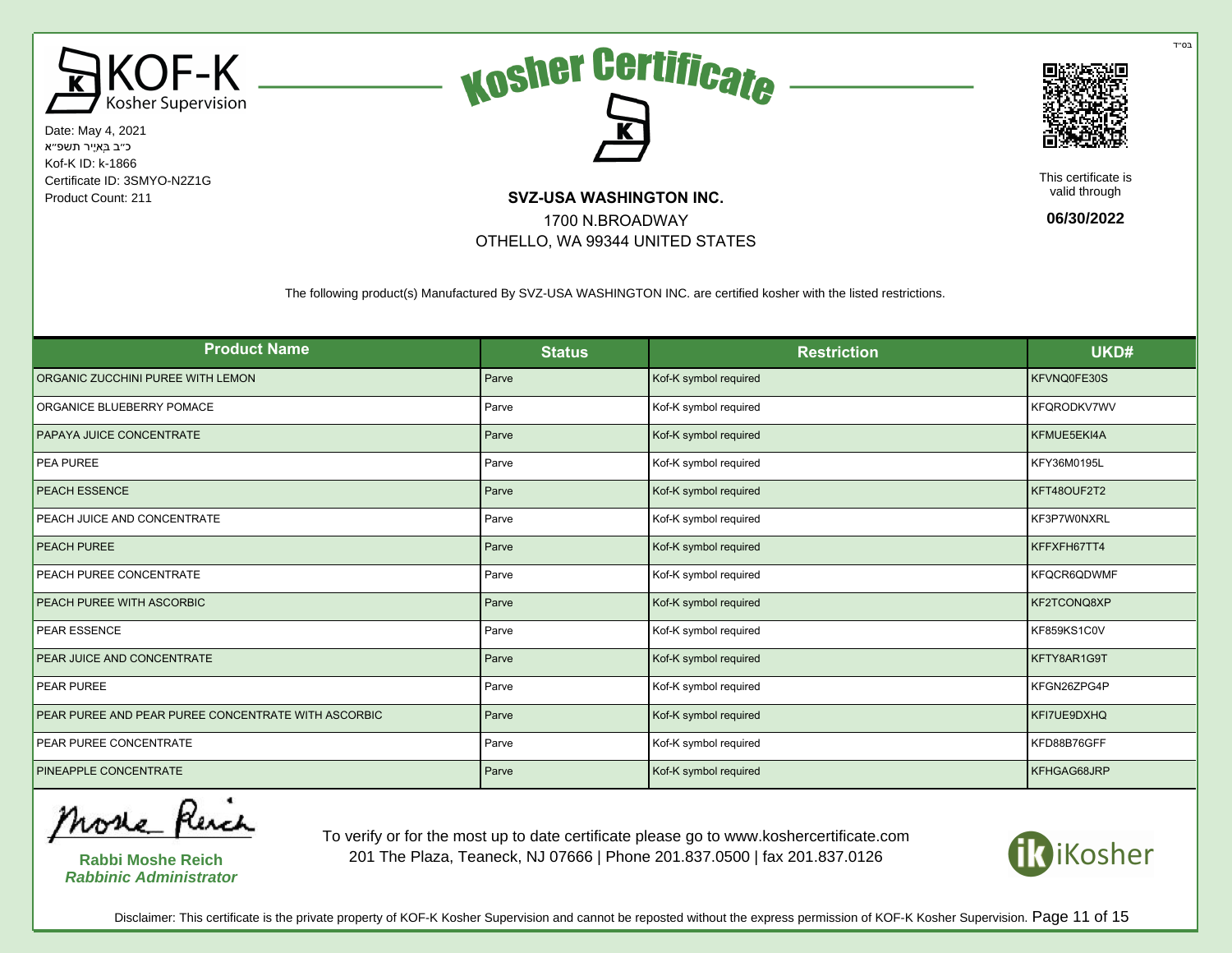





This certificate is valid through

**06/30/2022**

The following product(s) Manufactured By SVZ-USA WASHINGTON INC. are certified kosher with the listed restrictions.

1700 N.BROADWAY OTHELLO, WA 99344 UNITED STATES

| <b>Product Name</b>                                          | <b>Status</b> | <b>Restriction</b>    | UKD#               |
|--------------------------------------------------------------|---------------|-----------------------|--------------------|
| PINEAPPLE ESSENCE                                            | Parve         | Kof-K symbol required | KFB8C4FI5J0        |
| <b>PLUM ESSENCE</b>                                          | Parve         | Kof-K symbol required | KF92I570M8V        |
| PLUM JUICE AND CONCENTRATE                                   | Parve         | Kof-K symbol required | KFNV995UGV9        |
| <b>PLUM PUREE</b>                                            | Parve         | Kof-K symbol required | KFB30CVZJ9C        |
| <b>PUMPKIN ESSENCE</b>                                       | Parve         | Kof-K symbol required | KF9ANTFM2SB        |
| PUMPKIN JUICE AND CONCENTRATE                                | Parve         | Kof-K symbol required | KFS0YBW6NLL        |
| <b>PUMPKIN PUREE</b>                                         | Parve         | Kof-K symbol required | KFAVHNAQ59H        |
| PUMPKIN PUREE CONCENTRATE                                    | Parve         | Kof-K symbol required | KFY4RT9QWNS        |
| <b>RASPBERRY ESSENCE</b>                                     | Parve         | Kof-K symbol required | KFDTTDNPK3V        |
| RASPBERRY PUREE CONCENTRATE                                  | Parve         | Kof-K symbol required | KFX8OZNOM6U        |
| RED BEET JUICE CONCENTRATE WITH CITRIC                       | Parve         | Kof-K symbol required | KF48W34V1TD        |
| RED BEET PUREE, JUICE, AND JUICE CONCENTRATE                 | Parve         | Kof-K symbol required | KFSC9EFG2XW        |
| RED BELL PEPPER ESSENCE                                      | Parve         | Kof-K symbol required | KF6C7GHQ486        |
| RED BELL PEPPER JUICE CONCENTRATE                            | Parve         | Kof-K symbol required | <b>KFNGYKRPYOL</b> |
| RED BELL PEPPER PUREE SINGLE STRENGTH ROASTED, ASEPTIC, COOL | Parve         | Kof-K symbol required | KFPEDATELK9        |

More Rench

**Rabbi Moshe Reich Rabbinic Administrator**

To verify or for the most up to date certificate please go to www.koshercertificate.com 201 The Plaza, Teaneck, NJ 07666 | Phone 201.837.0500 | fax 201.837.0126



Disclaimer: This certificate is the private property of KOF-K Kosher Supervision and cannot be reposted without the express permission of KOF-K Kosher Supervision. Page 12 of 15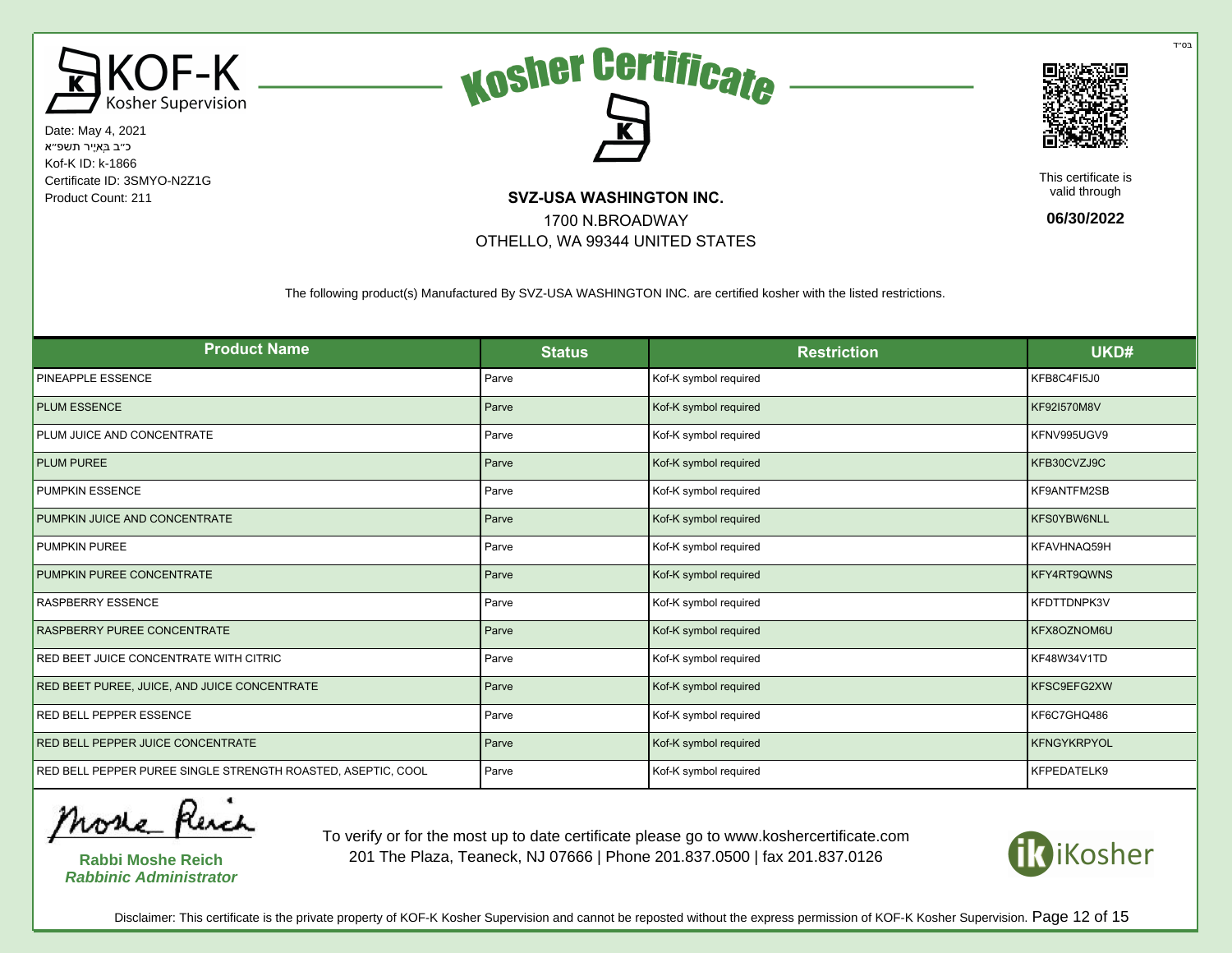





This certificate is valid through

**06/30/2022**

The following product(s) Manufactured By SVZ-USA WASHINGTON INC. are certified kosher with the listed restrictions.

1700 N.BROADWAY OTHELLO, WA 99344 UNITED STATES

| <b>Product Name</b>                   | <b>Status</b> | <b>Restriction</b>    | UKD#               |
|---------------------------------------|---------------|-----------------------|--------------------|
| <b>RED CURRANT CONCENTRATE</b>        | Parve         | Kof-K symbol required | KF687DXOLFQ        |
| <b>RED CURRANT PUREE</b>              | Parve         | Kof-K symbol required | <b>KFIC7SPAUGV</b> |
| RED RASPBERRY JUICE AND CONCENTRATE   | Parve         | Kof-K symbol required | KFRQ006QLGR        |
| <b>RED RASPBERRY PUREE</b>            | Parve         | Kof-K symbol required | KFBWGI8TEOB        |
| SOUR CHERY PUREE CONCENTRATE          | Parve         | Kof-K symbol required | KFTDH5MZHAH        |
| <b>SPINACH ESSENCE</b>                | Parve         | Kof-K symbol required | KFK63S2AY2V        |
| <b>SPINACH JUICE</b>                  | Parve         | Kof-K symbol required | KFHNZ2FL761        |
| SPINACH JUICE CONCENTRATE             | Parve         | Kof-K symbol required | KFET3XOAZBQ        |
| SPINACH JUICE CONCENTRATE WITH CITRIC | Parve         | Kof-K symbol required | KFJBCBL9I3F        |
| SPINACH PUREE                         | Parve         | Kof-K symbol required | <b>KFRMRUP5DGL</b> |
| SPINACH PUREE SS WITH LEMON           | Parve         | Kof-K symbol required | KF01173XN7O        |
| STRAWBERRY ESSENCE                    | Parve         | Kof-K symbol required | KFK2L06HJTZ        |
| STRAWBERRY JUICE AND CONCENTRATE      | Parve         | Kof-K symbol required | KFE469X2KGV        |
| <b>STRAWBERRY PUREE</b>               | Parve         | Kof-K symbol required | KF3WAG5FHGB        |
| STRAWBERRY PUREE CONCENTRATE          | Parve         | Kof-K symbol required | KFD0EU61QQW        |

More Rench

**Rabbi Moshe Reich Rabbinic Administrator**

To verify or for the most up to date certificate please go to www.koshercertificate.com 201 The Plaza, Teaneck, NJ 07666 | Phone 201.837.0500 | fax 201.837.0126



Disclaimer: This certificate is the private property of KOF-K Kosher Supervision and cannot be reposted without the express permission of KOF-K Kosher Supervision. Page 13 of 15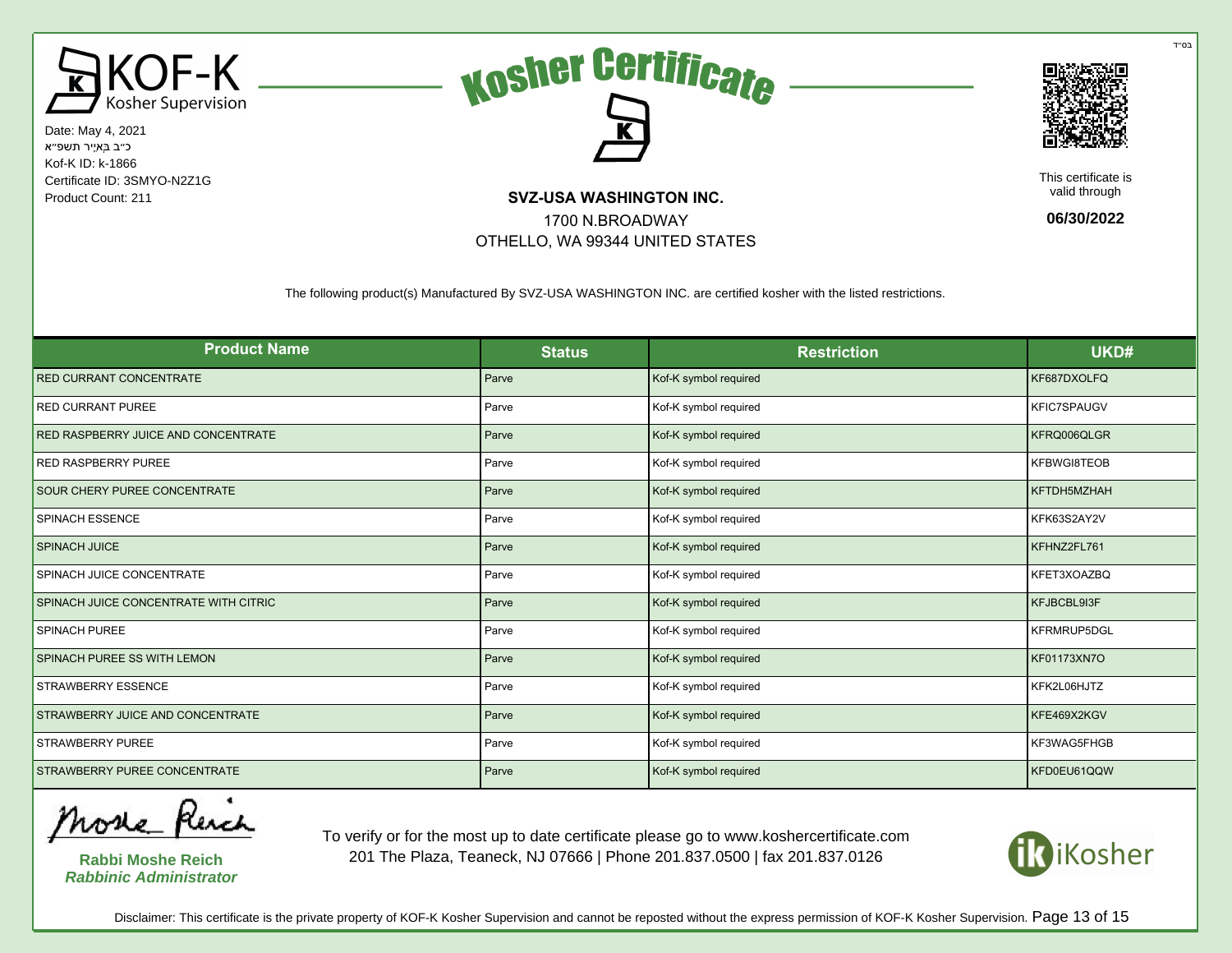





This certificate is valid through

**06/30/2022**

The following product(s) Manufactured By SVZ-USA WASHINGTON INC. are certified kosher with the listed restrictions.

1700 N.BROADWAY OTHELLO, WA 99344 UNITED STATES

| <b>Product Name</b>                         | <b>Status</b> | <b>Restriction</b>    | UKD#               |
|---------------------------------------------|---------------|-----------------------|--------------------|
| SWEET CHERRY PUREE CONCENTRATE              | Parve         | Kof-K symbol required | KFHOCC0UIH3        |
| <b>SWEET POTATO ESSENCE</b>                 | Parve         | Kof-K symbol required | KFJC0UFDBL3        |
| SWEET POTATO JUICE AND CONCENTRATE          | Parve         | Kof-K symbol required | KFD3S0OI79I        |
| SWEET POTATO JUICE CONCENTRATE WITH CITRIC  | Parve         | Kof-K symbol required | KFF0GNL97LQ        |
| <b>SWEET POTATO PUREE</b>                   | Parve         | Kof-K symbol required | KFMCKAN5658        |
| <b>SWEET POTATO PUREE WITH LEMON</b>        | Parve         | Kof-K symbol required | KF3S70YLCAM        |
| <b>WATERMELON ESSENCE</b>                   | Parve         | Kof-K symbol required | KF43341I03P        |
| <b>WATERMELON JUICE CONCENTRATE</b>         | Parve         | Kof-K symbol required | <b>KFVZ1SGKJTS</b> |
| WHITE PEACH JUICE CONCENTRATE WITH ASCORBIC | Parve         | Kof-K symbol required | KFF9CPL87N5        |
| WHITE PEACH PUREE WITH ASCORBIC             | Parve         | Kof-K symbol required | KF2JVS77GWJ        |
| <b>WILD BLUEBERRY PUREE</b>                 | Parve         | Kof-K symbol required | KF0GOBK9ZK5        |
| YELLOW CARROT JUICE CONCENTRATE, ACIDIFIED  | Parve         | Kof-K symbol required | KF7NGHO3AJY        |
| ZUCCHINI JUICE AND JUICE CONCENTRATE        | Parve         | Kof-K symbol required | KFMZV3ASSTP        |
| <b>ZUCCHINI PUREE</b>                       | Parve         | Kof-K symbol required | KFE2EL4D7PW        |
| ZUCCHINI PUREE CONCENTRATE WITH LEMON       | Parve         | Kof-K symbol required | KF0MWSRR4U1        |

More Rench

**Rabbi Moshe Reich Rabbinic Administrator**

To verify or for the most up to date certificate please go to www.koshercertificate.com 201 The Plaza, Teaneck, NJ 07666 | Phone 201.837.0500 | fax 201.837.0126



בּס״ד